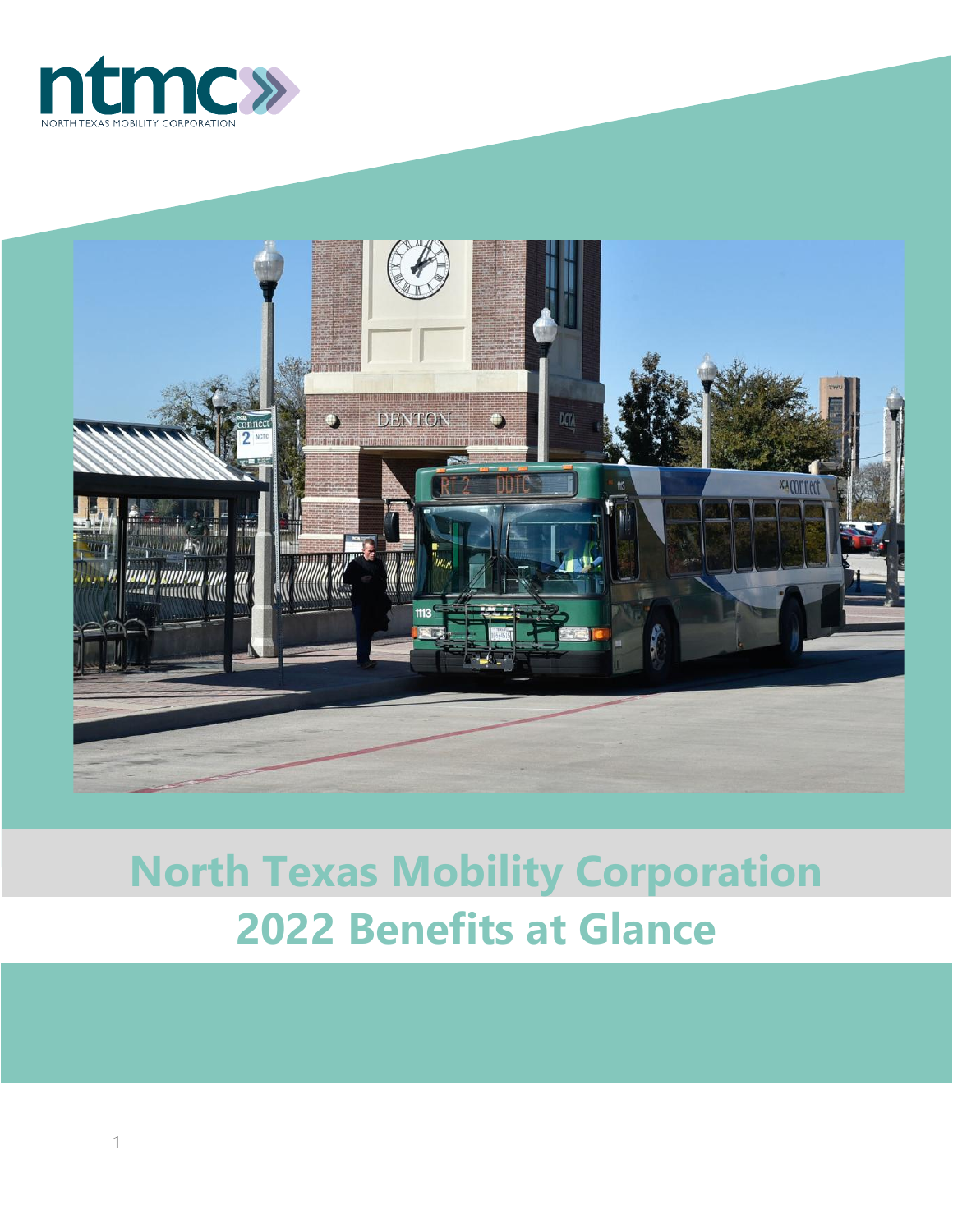#### **MEDICAL PLANS**

NTMC utilizes the United Healthcare Charter network for its plans. This focused network for Medical includes many of the providers; but it is important to check whether your primary care physician is included in the Charter network. This can be done via UnitedHealthcare's website or the myuhc.com app.

| <b>Charter HMO Plan</b><br><b>YOU PAY</b> |                                              | <b>Charter HDHP Plan</b>               |
|-------------------------------------------|----------------------------------------------|----------------------------------------|
|                                           | In-network                                   | In-network                             |
| <b>Annual Deductible</b>                  | Individual - \$6,000 per Year                | Individual - \$3,000 per Year          |
| (Individual/Family)                       | Family - \$12,000 per year                   | Family - \$6,000 per year              |
| <b>Annual OOP Max</b>                     | Individual - \$7,350 per Year                | Individual - \$6,450 per Year          |
| (Individual/Family)                       | Family - \$14,700 per year                   | Family - \$12,900 per year             |
| <b>Physician Office Visit</b>             | Covered persons less than age 19: You pay    | 30% co-insurance after deductible has  |
|                                           | nothing for a primary care physician office  | been met                               |
|                                           | visit. A deductible does not apply.          |                                        |
|                                           |                                              |                                        |
|                                           | All others: \$10 co-pay, Deductible does not |                                        |
|                                           | apply                                        |                                        |
| <b>Specialist Office Visit</b>            | \$60 co-pay for designated network           | 30% co-insurance after deductible has  |
|                                           |                                              | been met                               |
| <b>Urgent Care Visit</b>                  | \$25 co-pay for designated network           | 30% co-insurance after deductible has  |
|                                           |                                              | been met                               |
| <b>Emergency Room Visit</b>               | 0% co-insurance after you pay the            | 30% co-insurance after deductible has  |
|                                           | \$500 co-pay per visit, and the medical      | been met                               |
|                                           | deductible has been met.                     |                                        |
|                                           |                                              | *** Out of Network Emergencies covered |
|                                           | *** Out of Network Emergencies covered at    | at 30% co-insurance after deductible   |
|                                           | \$500 Copay                                  | has been met                           |
| <b>Preventive Care</b>                    | You pay nothing. A deductible does           | You pay nothing. A deductible does     |
|                                           | not apply.                                   | not apply.                             |
| <b>Prescription Drugs</b>                 |                                              |                                        |
| Annual Deductible                         | No Deductible                                | See Above                              |
| Retail Tier 1                             | \$10                                         | \$10                                   |
| Retail Tier 2                             | \$45                                         | \$35                                   |
| Retail Tier 3                             | \$95                                         | \$70                                   |
| <b>Mail Order</b>                         |                                              |                                        |
| Mail Tier 1                               | \$10                                         | \$10                                   |
| Mail Tier 2                               | \$150                                        | \$150                                  |
| Mail Tier 3                               | \$200                                        | \$500                                  |
|                                           |                                              |                                        |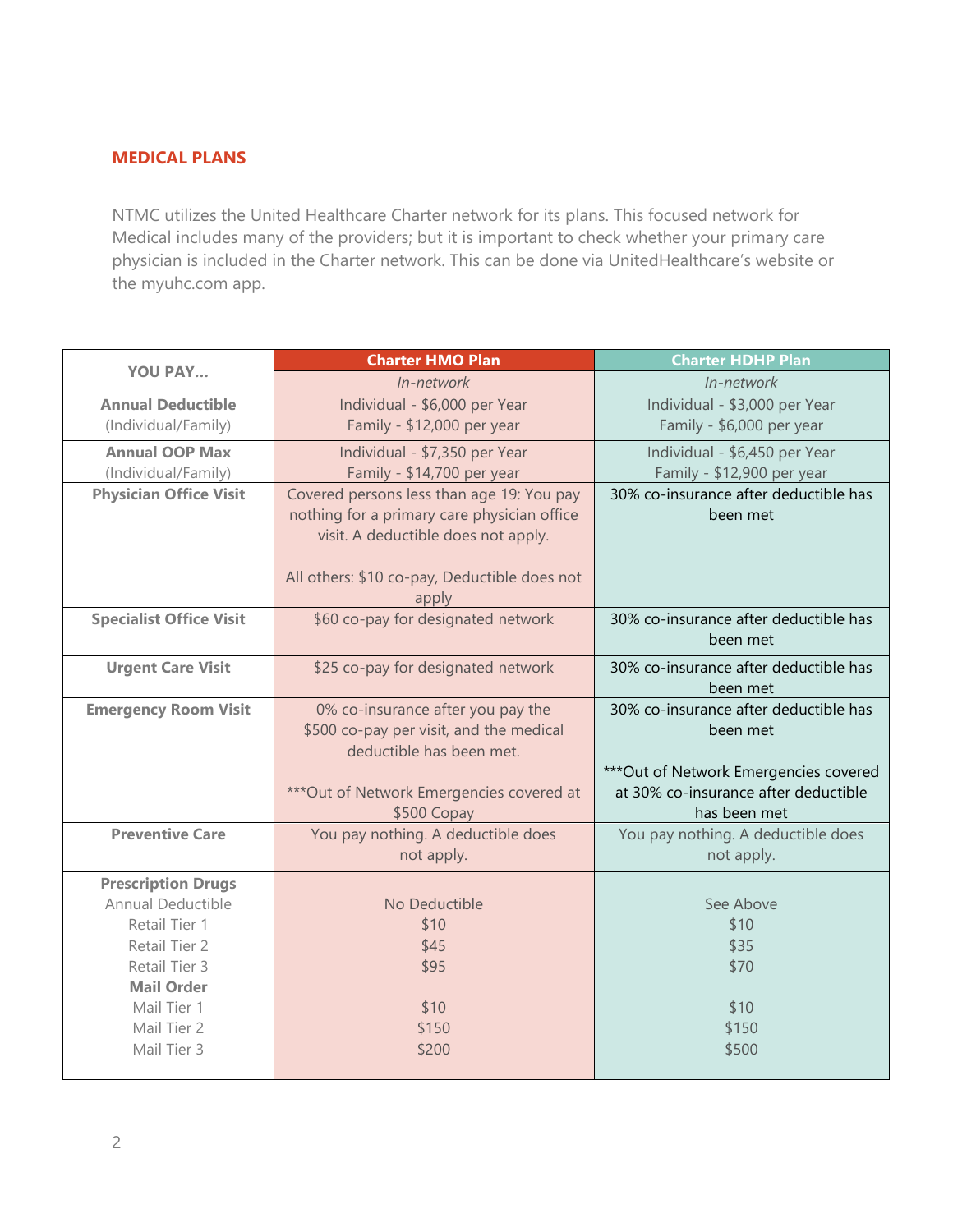| <b>Per-Paycheck Cost</b> |          |          |
|--------------------------|----------|----------|
| Employee only            | \$0      | \$0      |
| Employee + spouse        | \$203.80 | \$183.15 |
| Employee + children      | \$171.38 | \$154.01 |
| $Emplovee + family$      | \$296.44 | \$266.40 |

#### **DENTAL COVERAGE**

You will have two dental plan options to choose from through Dental Select. In both plans, you can see any dentist for your dental care needs, however discounts will be greater if you stay in network.

• **Basic Dental Plan.** In this plan, your deductible is \$50 for employee only coverage and \$150 for family coverage. The annual benefit maximum is \$1,500. There is no coverage for orthodontics.



• **Enhanced Dental Plan.** In this plan, your deductible is \$50 for employee only coverage and \$150 for family coverage. The annual benefit maximum is \$1,500, and orthodontics for adults and children is covered at 50% up to a \$1,500 lifetime maximum.

| <b>FOR DENTAL YOU PAY</b>     | Employee Cost- | <b>Employee Cost-</b> |
|-------------------------------|----------------|-----------------------|
|                               | High Plan      | Low Plan              |
| <b>Employee Only</b>          | \$0.00         | \$0.00                |
| Employee + Spouse             | \$5.42         | \$4.21                |
| Employee + 1 or more children | \$6.53         | \$4.46                |
| Employee + Family             | \$13.56        | \$9.78                |



| <b>FOR VISION YOU PAY</b>     | Cost   |
|-------------------------------|--------|
| <b>Employee Only</b>          | \$0.00 |
| Employee + Spouse             | \$2.35 |
| Employee + 1 or more children | \$2.61 |
| Employee + Family             | \$522  |

#### **VISION COVERAGE**

NTMC offers a vision plan through UnitedHealthcare to help you cover the cost of routine vision services and supplies, like eye exams, eyeglasses, and contact lenses. This plan allows you to choose either innetwork or out-of-network providers each time you need vision services.

This plan's network includes several retail chain locations (such as Lens Crafters, Warby Parker, 1-800 Contacts, etc.), private-practice providers and out of network reimbursements. Remember, staying in network will give you the greatest plan value.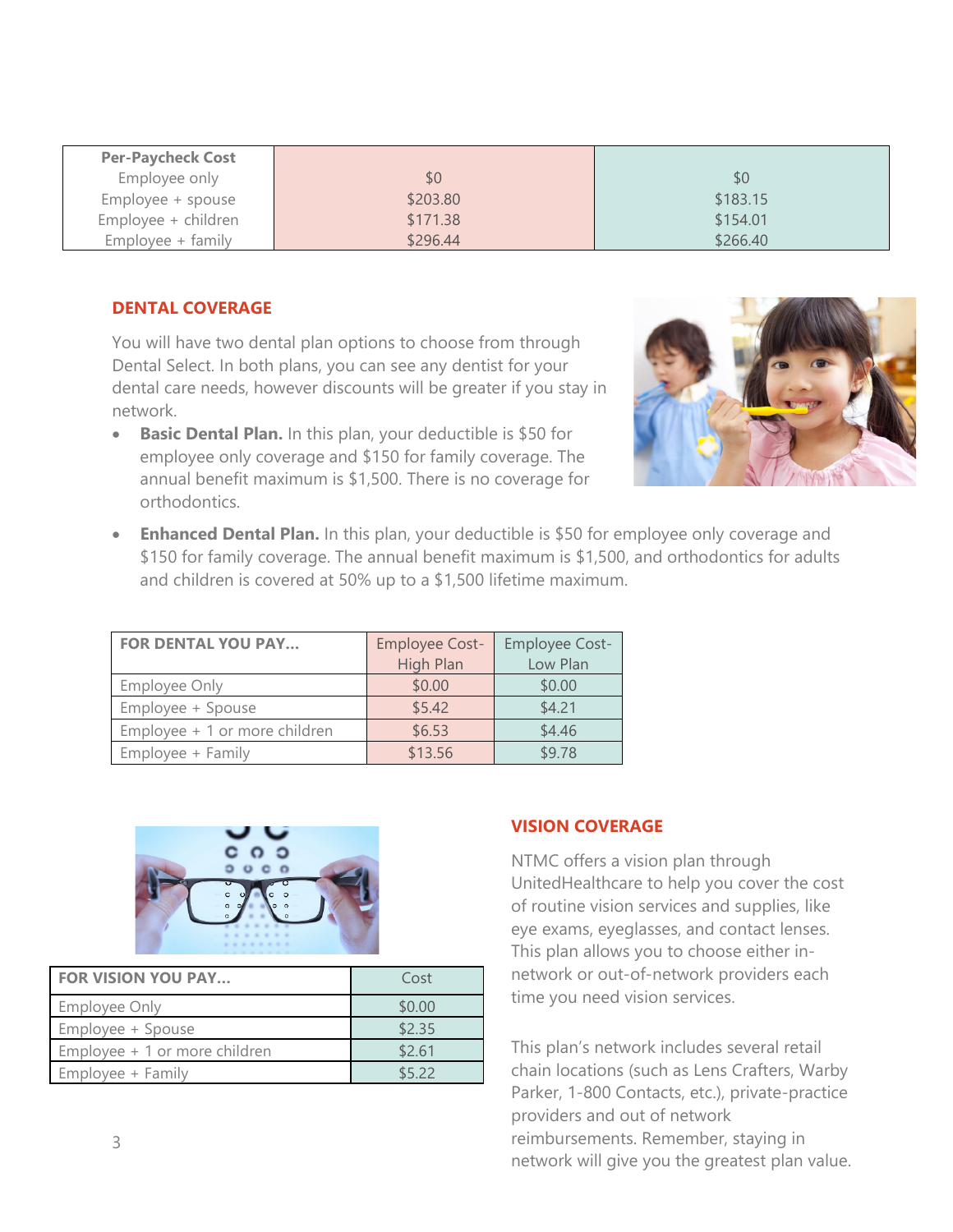## **FLEXIBLE SPENDING ACCOUNTS (FSA)**

FSAs allow you to pay for certain health care and dependent care expenses using tax-free money deducted from your paychecks.

- To participate in an FSA for 2022, you must enroll or re-enroll.
- New Health Care FSA participants will receive a debit card that allows you to pay for eligible expenses directly with funds in your account — no claim forms needed! (Current FSA participants keep their debit cards to use in the new year.)
- If you enroll in an FSA, be sure to save your FSA receipts in case the IRS asks for documents verifying your eligible expenses.

# **Health Care FSA**

- You can contribute from \$100 to \$2,850 per year on a beforetax basis.
- This account is available to all eligible employees who are not enrolled in the Charter HSA Plan for 2022.

### **Dependent Day Care FSA**

- You can set aside from \$100 to \$5,000 per year.
- However, if you are married and you and your spouse file separate tax returns, the maximum you can contribute is \$2,500 each.

# **HEALTH SAVINGS ACCOUNT (HSA):**

# **ANNUAL ENROLLMENT REQUIRED**

- If you participate in the High Deductible Health Plan, you may enroll and contribute to an HSA on a tax-free basis.
- For 2022, you can contribute to your HSA up to \$3,650 if you choose employee-only coverage or up to \$7,300 if you choose family coverage.
- HSAs are individual accounts that are your responsibility.



• Any unused balance at year-end may be used in any future year. There is no "use it or lose it" rule with HSAs — the money in your HSA is always yours to keep.

*PLAN CAREFULLY!* **Your plan has a roll over benefit, meaning \$570 of unused funds can roll over to the next plan year. You must enroll in the FSA for the upcoming plan year to retain the roll over benefit.**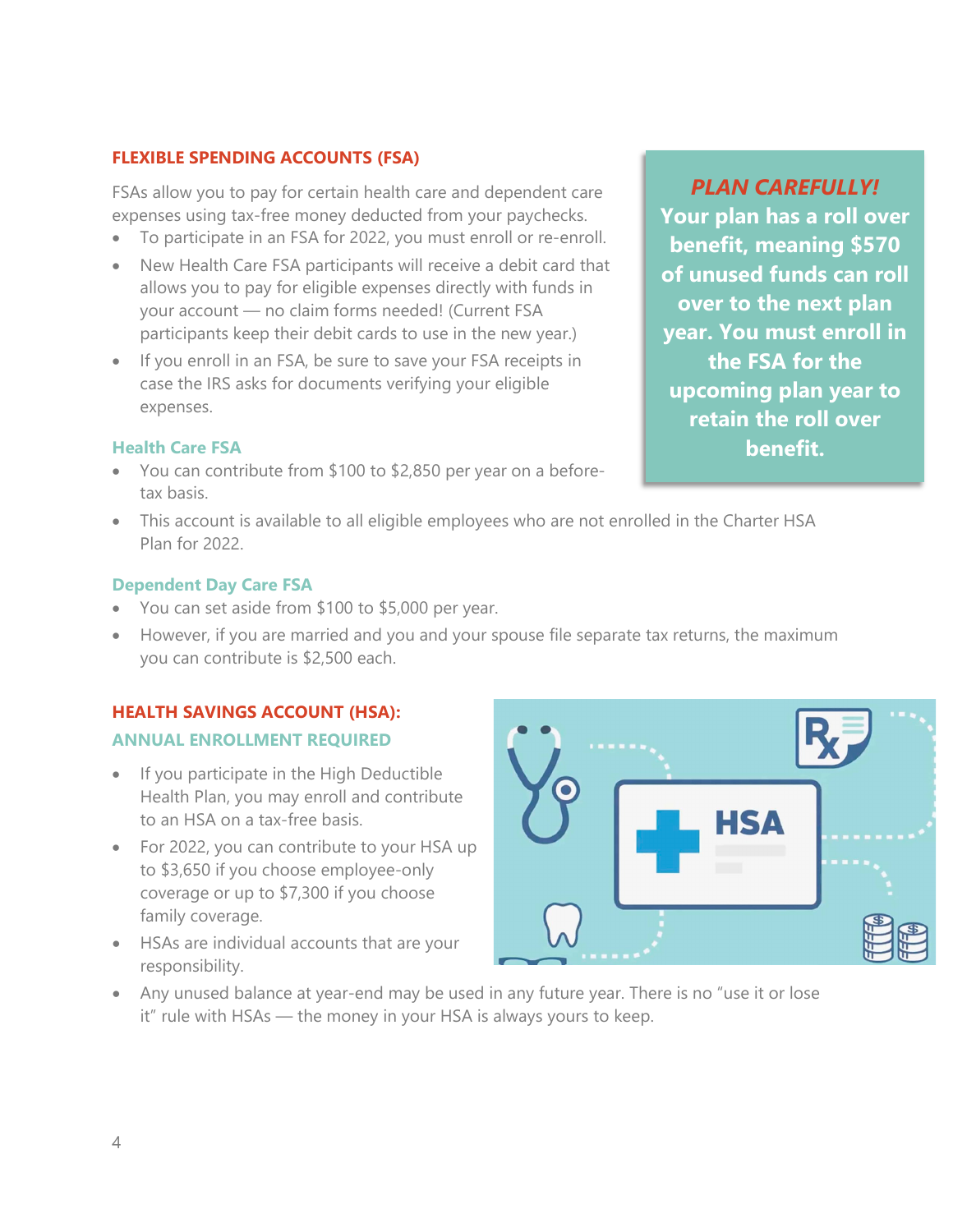#### **LIFE INSURANCE**

#### **Basic Employee Life & Accidental Death & Dismemberment (AD&D) Insurance**

NTMC provides eligible employees with basic life & Basic AD&D insurance equal to \$30,000. You automatically receive this coverage at no cost to you.

#### **Supplemental Employee Term Life Insurance**



You can also elect additional coverage of up to 5 times your base annual earnings (rounded to the next higher \$1,000), subject to certain limits.

#### **Spouse and Child Term Life Insurance**

- You may elect coverage for your spouse of up to 100% of Employee's Benefit to a max of \$250,000.
- For dependent children, you may elect coverage of \$10,000 per child.

#### **Evidence of Insurability**

The insurance company may require you to provide evidence of insurability before approving any new or additional coverage you elect during the annual open enrollment period.

#### **Accidental Death & Dismemberment (AD&D) Insurance**

You may elect coverage for yourself from \$50,000 to \$500,000 (in \$50,000 increments). If you elect coverage for yourself, you may also purchase coverage for your spouse and children in the following amounts:

- **Spouse:** \$5,000 to \$250,000 in \$5,000 increments, up to your own coverage amount.
- **Children:** \$10,000 per child (one premium will cover all your eligible children).

#### **DISABILITY COVERAGE**

NTMC provides short-term and long-term disability coverage for all eligible employees. This coverage replaces a percentage of your salary if you become totally disabled.

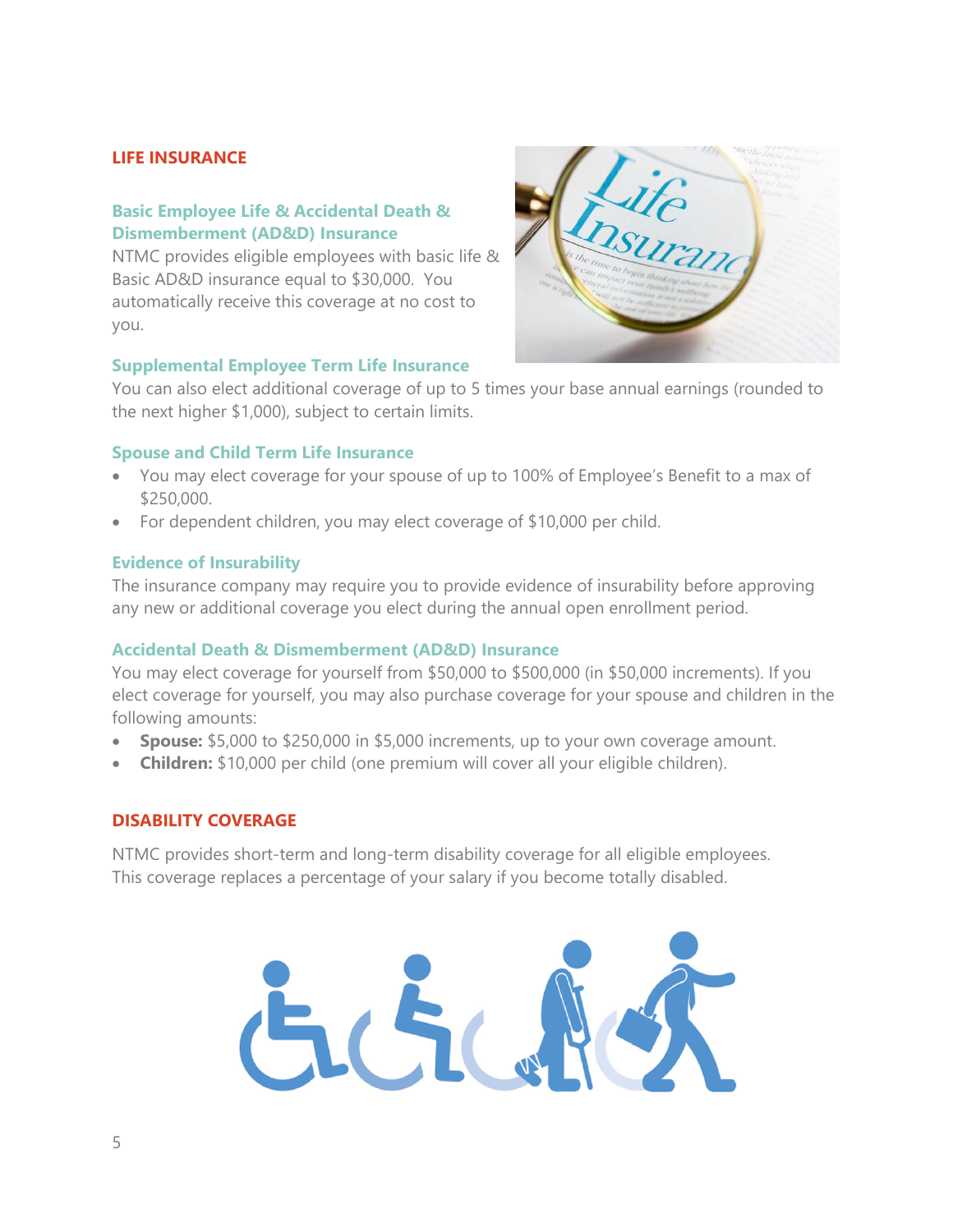#### **EMPLOYEE ASSISTANCE PROGRAM (EAP)**

You and your covered dependents have free access to NTMC's EAP. This confidential service offers free, over-the-phone counseling any time, day, or night, to help you with a variety of personal issues. The EAP also provides up to 5 free counseling sessions for both you and your covered dependents. Counselors can help with concerns about things like:

- \* Emotional well-being and mental health \* Relationships and parenting
	-
- \* Addiction and recovery \* Marital and family problems
- \* Legal and financial issues

#### **401(K) & COMPANY MATCH**

#### **Staff 401(k)**

NTMC offers eligible employees to enroll in the Staff 401(k) after 6 months of service / 600 hours. NTMC matches ½ up to 6 % contributed to the plan.

#### **Operator 401(k)**

NTMC offers eligible employees to enroll in the Operator 401(k) plan after 6 months of service / 600 hours. NTMC matches ½ up to 3 % contributed to the plan.

#### **PAID TIME OFF/SICK & VACATION TIME**

NTMC provides eligible employees based on classification Paid Time Off or Vacation & Sick Time.

#### **Operator Paid Time Off**

Paid Time shall apply to full time operators only. Operators will accrue the following rates per biweekly pay periods; PTO starts accruing once the Operator is released into revenue service. Accrual rates is as follows:

| 0-3 Years  | 4-5 Years           | $6+$<br>Years |
|------------|---------------------|---------------|
| 4.62 hours | $-22$<br>5.23 hours | 6.25 hours    |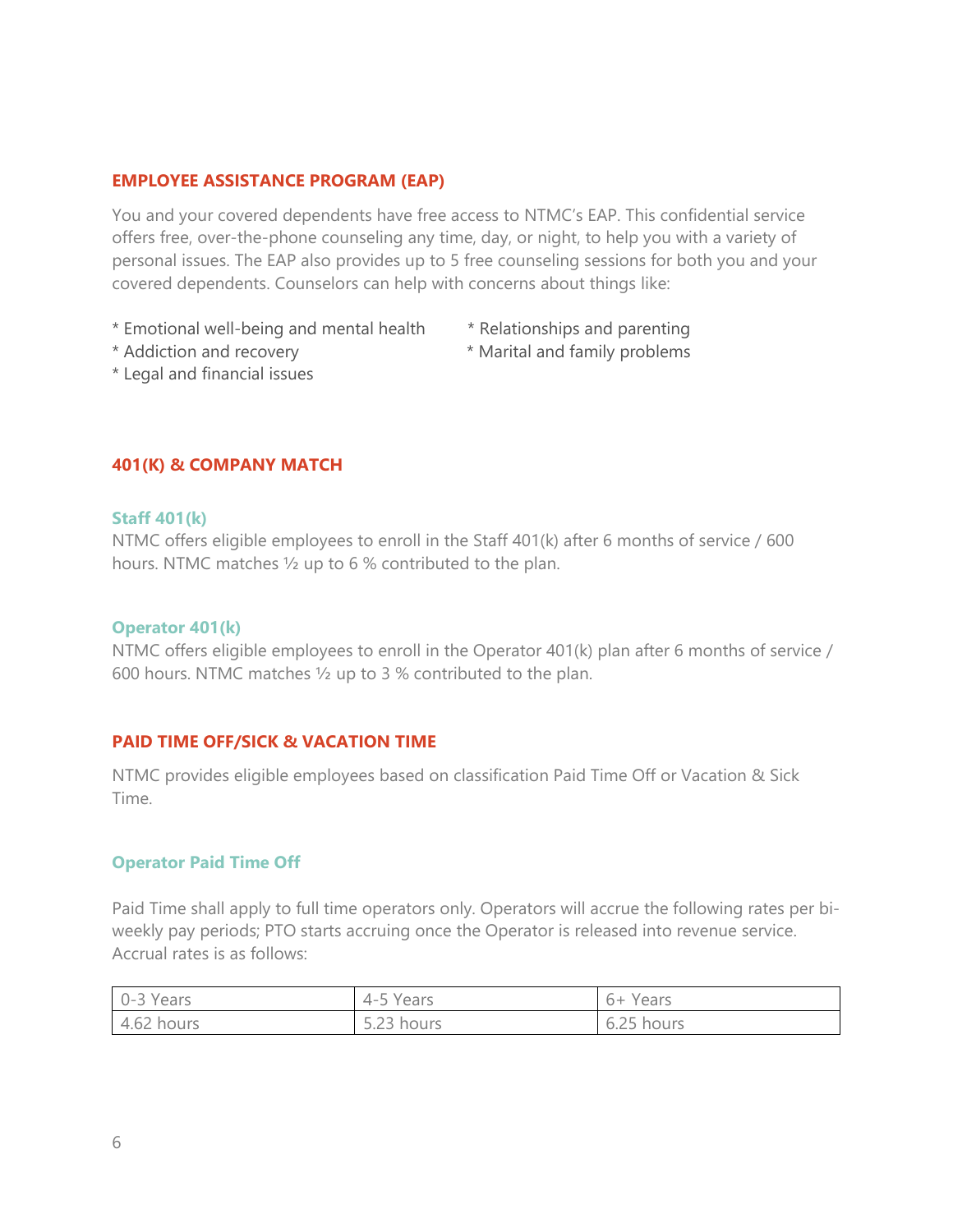#### **Staff Vacation & Sick Time**

Vacation Time and Sick Time shall apply to full time employees only. Employees will accrue the following rates per bi-weekly pay periods; and will be eligible to take once the employees' probationary period is completed.

Vacation Time accrual rates is as follows:

| 0-4 Years  | $\sim$<br>Years<br>$\overline{\phantom{a}}$ |
|------------|---------------------------------------------|
| 3.08 hours | $\sim$ $\sim$<br>hours<br>⊦.o∠<br>4         |

Sick Time accrual rates is as follows:

| Duration of Employment                         |  |
|------------------------------------------------|--|
| 1.54 hours and is maxed at 30 days (240 hours) |  |

#### **OPERATOR SIGN-ON BONUS**

NTMC offers CDL & NON CDL Operators a sign-on bonus paid over a period of time (12 month period).

#### **CDL Operator Sign-on Bonus- \$1,500.00**

| 1 <sup>ST</sup> PAYCHECK | Released into   | Six (6) Months | Twelve (12) |
|--------------------------|-----------------|----------------|-------------|
|                          | Revenue Service |                | Months      |
| \$150.00                 | \$350.00        | \$500.00       | \$500.00    |

#### **NON-CDL Operator Sign-on Bonus- \$750.00**

| 1 <sup>ST</sup> PAYCHECK | Released into<br>Revenue Service | Six (6) Months | Twelve (12)<br>Months |
|--------------------------|----------------------------------|----------------|-----------------------|
| \$187.50                 | \$187.50                         | \$187.50       | \$187.50              |

#### **OPERATOR REFERRAL BONUS**

NTMC offers all employees \$750.00 for Operator referral and is paid out over a period of time of the new Operator employment

| Released into   | Six (6) Months | Twelve (12)   |
|-----------------|----------------|---------------|
| Revenue Service |                | <b>Months</b> |
| \$250.00        | \$250.00       | \$250.00      |